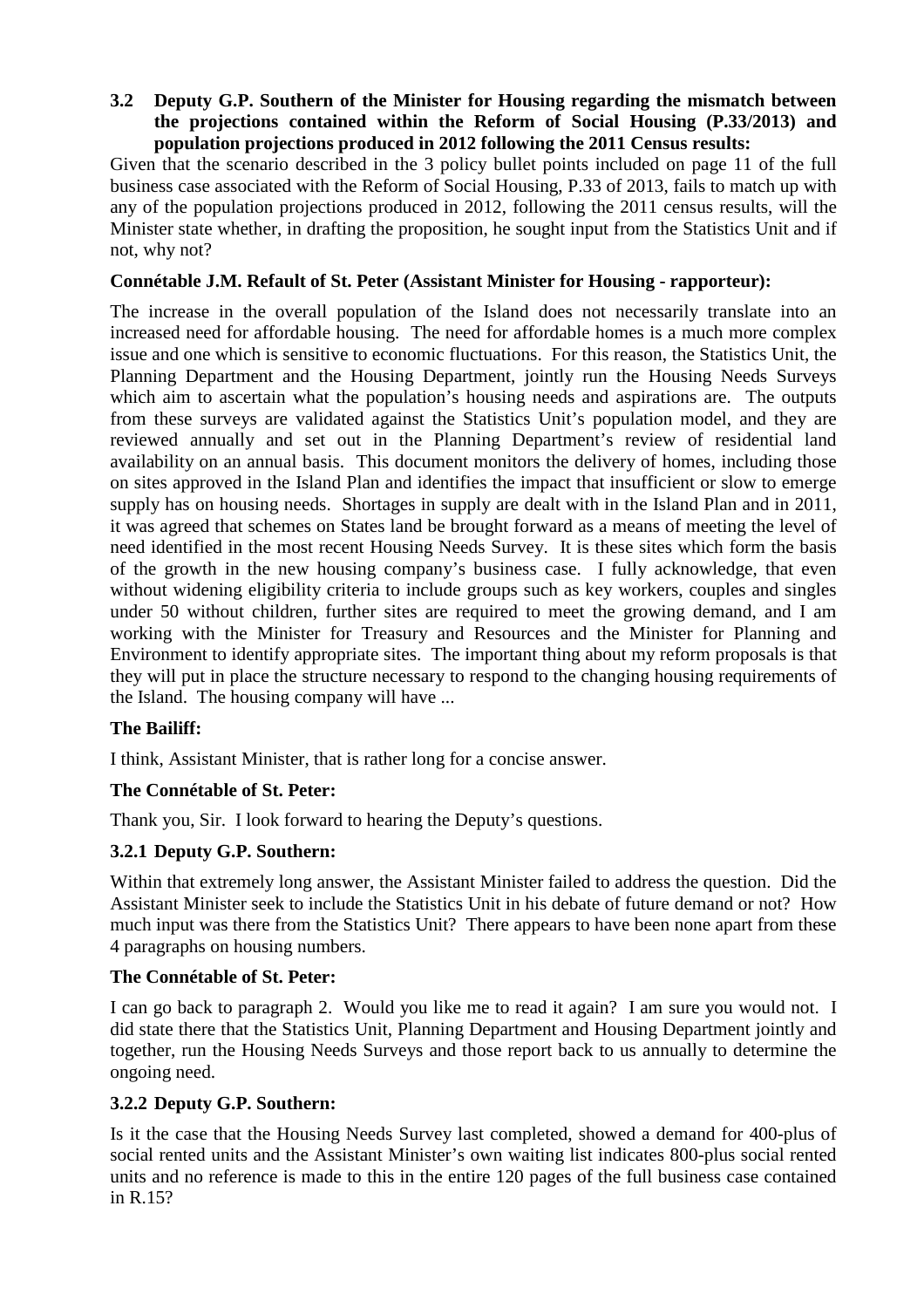# **The Connétable of St. Peter:**

We do reflect the needed growth. The business plan shows an increasing 434 units of housing as part of the business plan for the new Housing Unit. The current level of actual need actively in the housing gateway stands at 1,304 from all different ranges from one-bedroom to 5-bedroom needs.

# **3.2.3 The Deputy of St. Ouen:**

I would just like to ask the Assistant Minister, he speaks about the Housing Needs Survey, would he confirm whether the Housing Needs Survey measures current demand or future demand?

[10:00]

## **The Connétable of St. Peter:**

The Housing Needs Survey does not measure future demand, it measures known requirements and the very limited trend from that. To project further forward without the proper data would be the wrong thing to do to come forward as part of the S.H.U. (Strategic Housing Unit).

## **3.2.4 The Deputy of St. Ouen:**

Is that not the point that I think Deputy Southern is trying to make, and the question is whether or not the Statistics Unit have been involved in considering future requirements beyond those that we know currently?

#### **The Connétable of St. Peter:**

As I said before, the Statistics Unit are embedded with us and Planning to develop the ongoing need as they see it evolving.

## **3.2.5 Deputy R.J. Rondel of St. Helier:**

The Assistant Minister mentioned that they are woefully short of sites, and that they are in discussions to bring further sites forward. When does he anticipate that this may happen?

## **The Connétable of St. Peter:**

I would hope to see that happening sometime this year, but we are in the hands of the Minister for Planning and Environment and maybe a question later on could be addressed to him on that matter.

#### **3.2.6 Deputy G.P. Southern:**

Does the Assistant Minister consider that it is appropriate to bring forward his Housing Transformation Plan without any reference, apart from 4 short paragraphs, to the population for which he is supposed to be catering, given that he is bringing a 30-year plan? Has he ever seen a housing plan previously which did not talk in depth about the population that it was catering for?

#### **The Connétable of St. Peter:**

I wish life was that simple. As we already know, the population model is being developed by the Chief Minister's Department. That will have an impact on the ongoing growth or not of the population. If we were to work simply on a straight line graph on the current explosion of population, then we would be looking at something considerably larger than the reality will be in 30 years' time, which makes it very difficult to use existing trends to develop a future profile.

## **3.2.7 Deputy G.P. Southern:**

If I may, a final supplementary developing that answer. The reality is that the population model has been around for the last 6 months. Why is there no mention of any of the projections predicted by the Statistics Unit anywhere in this documentation? That surely is a failure of information which means that his plan is inadequate and incomplete?